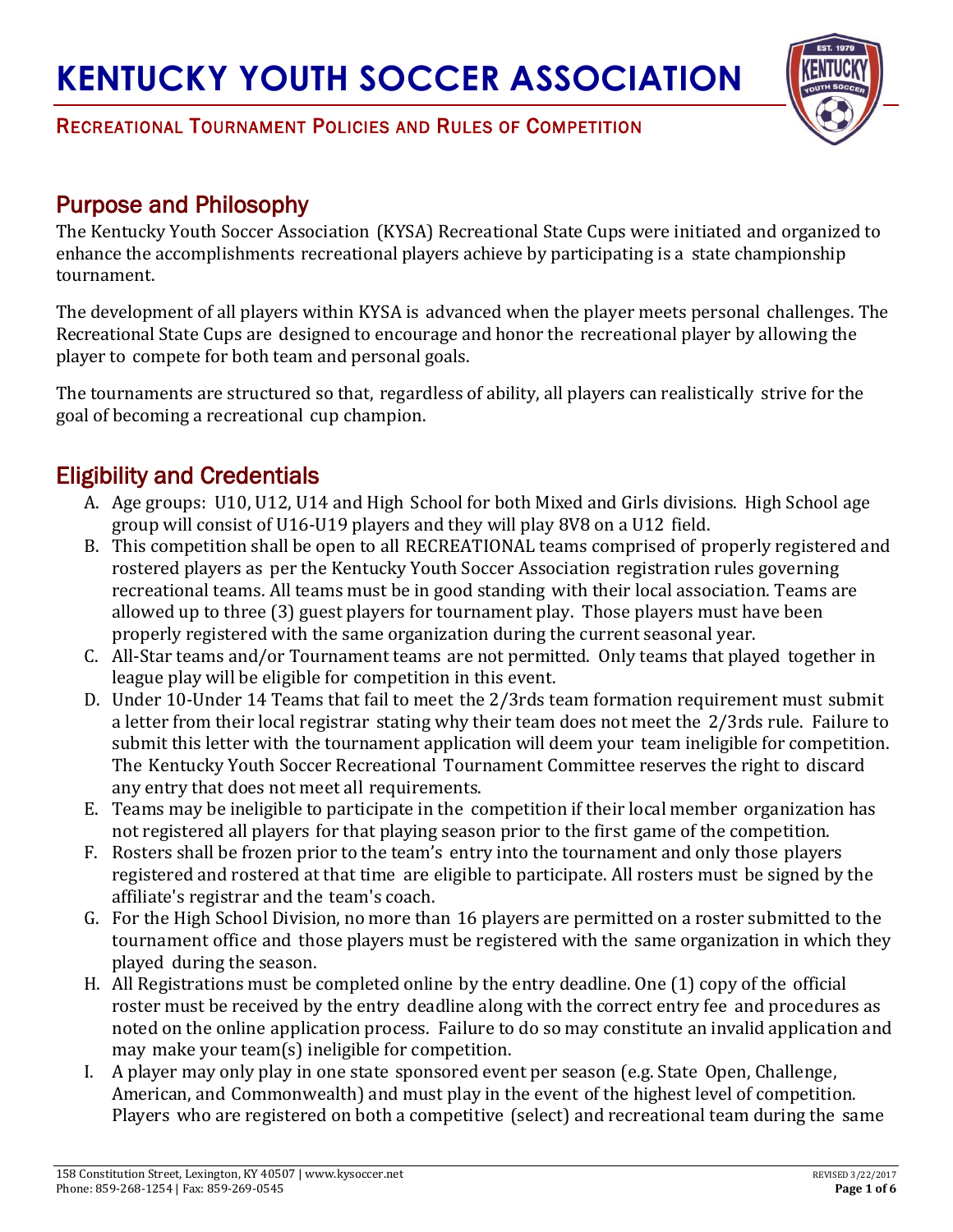

### RECREATIONAL TOURNAMENT POLICIES AND RULES OF COMPETITION

season (fall or spring) are not eligible to participate in the American or Commonwealth recreational state cups during that season.

- J. Players registered in the Under 9 Academy are not eligible to participate in the American or Commonwealth recreational tournaments.
- K. Players may only play on one team during recreational cup competition.
- L. If a player is registered on two recreational teams, they must play with their primary team in tournament competition. If their primary team does not enter the tournament then they may play with their secondary team.

### **Performance Fines and Fees**

- A. The Kentucky Youth Soccer Association reserves the right to fine any member organization or club for the misconduct of players, coaches, team administrators, or parents.
- B. The Tournament Committee will determine misconduct by all teams and members associated with that team as well as the fines and fees associated with all incidents.
- C. Failure to pay any fines will result in disqualification of all teams from that member association or club until such fines have been paid.
- D. Team Withdrawal:
	- 1. If a team withdraws from the competition before the brackets are drawn there will be no withdraw fine.
	- 2. If a team withdraws after teams have been bracketed, there will be a \$350 fine sent to the club of the team that withdraws. Furthermore, all remaining teams from that club will be ineligible to compete until all fines have been paid.

## Tournament Format

#### Cup Finals Format

- A. Round Robin Bracket Play
	- a. All age groups will play in a round robin tournament format.
	- b. Brackets will be determined based on the total number of teams that enter in an age group.
	- c. There may be more than one bracket in a specific age group depending on the number of teams that enter. (I.E. If 32 teams enter in the U14 Mixed age group, the age group could be split into four (4), 8 team brackets. Each bracket would then be split into two divisions of 4 teams.
	- d. The winner from each bracket will advance to either a semi-final or championship game of the Cup Finals to determine the cup champion for each age group.
	- e. If four or five (4 or 5) teams enter, the format will be round robin. No play for only 3 teams.
	- f. We will try to accommodate every team with at least three (3) games during tournament competition, but there is no guarantee.
	- g. Be prepared to play one or both weekends depending on the number of team entries.
	- h. In the event a game ends in a tie, please see the tie breaker system.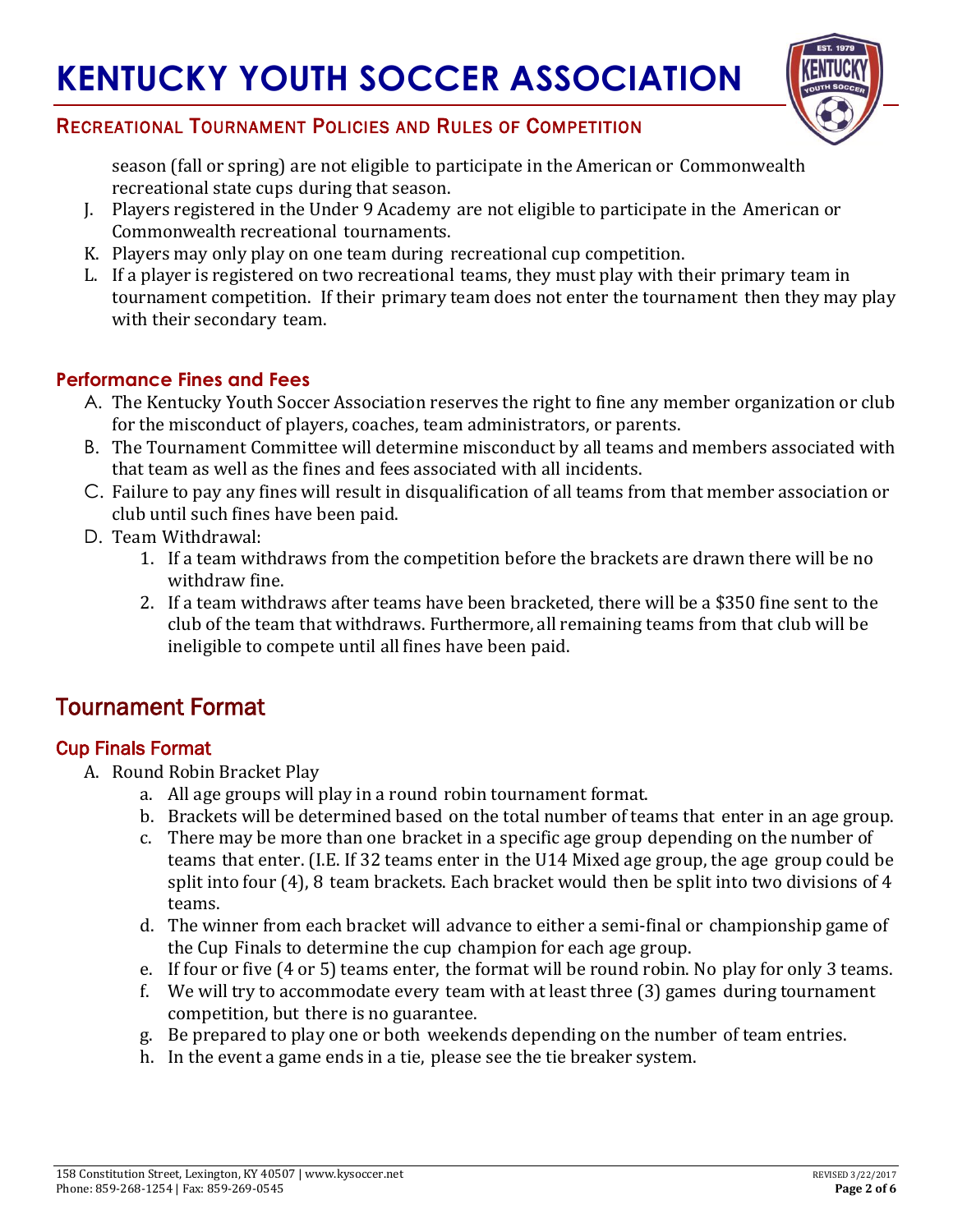

### RECREATIONAL TOURNAMENT POLICIES AND RULES OF COMPETITION

## **Schedules**

- A. Every attempt will be made for all games to be played at the scheduled times, unless delayed or interrupted by bad weather or other events beyond the control of the Tournament Committee. DELAYED GAMES will be played or restarted as soon as the conditions are favorable to resume play. See Points C and D.
- B. Games will be canceled only in case of SEVERE WEATHER CONDITIONS (tornadoes, persistent lighting or any other life threatening condition) or if the field conditions are such that they may cause danger to the players.
	- a. Any game(s) canceled may be rescheduled by the Tournament Committee with, if possible, the input and assistance of the KYSA Tournament Host.
	- b. Every attempt will be made to reschedule games as soon as possible, on the earliest possible date, to allow the winning team(s) to progress to the next level of play.
	- c. All games will be restarted at the point of suspension. However, if at least the first half of the game has been completed, the score at the point of the termination may be the final result.
- C. Game times, for any team, shall not be less than four (4) hours between starting times unless tournament logistics prohibit.
- D. No team shall play more than two (2) games on any day.

## Laws of the Game

- A. See KYSA State Rules by age group
- B. Substitutions shall be unlimited and may be made with the consent of the referee at the following times:
	- Prior to a throw-in in your favor.
	- Prior to a throw-in in the opponents favor provided they are substituting.
	- Prior to a goal kick by either team.
	- After a goal by either team.
	- After an injury by either team, when play has been stopped.
	- At half time.
	- After a caution or ejection, by either team.
	- It is the responsibility of each coach to ensure that every player is afforded the opportunity to participate in at least 50% of each game. Failure to abide by this rule may result in disciplinary action, taken upon that coach, by his/her Kentucky Youth Soccer Member Organization.

## Forfeits and Tournament Disqualifications

- A. A team that has forfeited a game will not be declared a wild card, group, or age group winner. That team is, however, required to play the remainder of its scheduled games.
- B. A team that has forfeited shall be subject to a fine of \$500 per game. Additional fines and/or sanctions may be imposed by the KYSA.
- C. All clubs/affiliates are responsible for their teams and may be fined and/or sanctioned for problems incurred by them.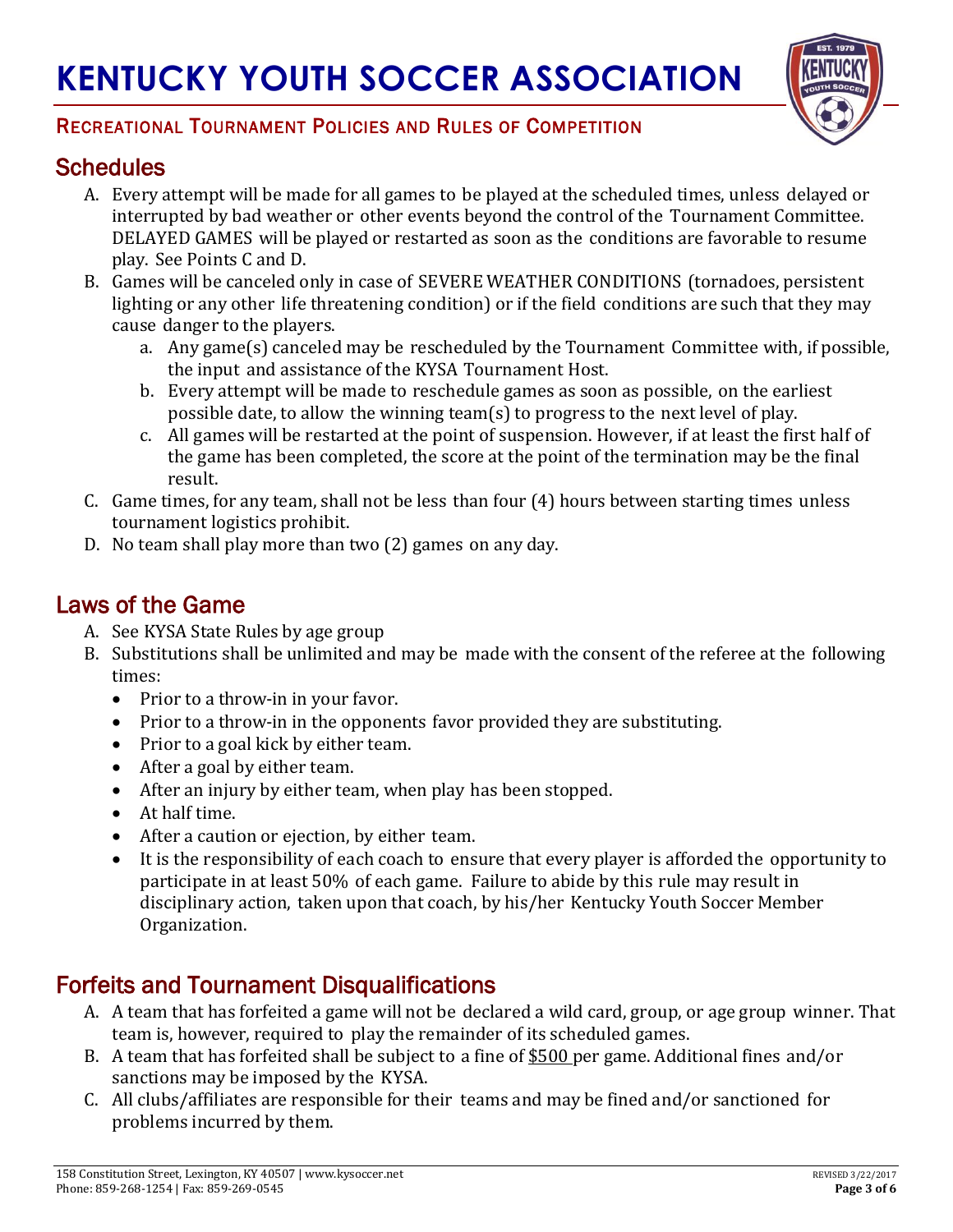

### RECREATIONAL TOURNAMENT POLICIES AND RULES OF COMPETITION

- D. A team that forfeits any game shall continue to participate in the tournament but may not advance. All games will be counted as losses for that team regardless of score.
- E. A forfeit win shall count as a game. The Score awarded to the winning team shall be  $4-0$ . Furthermore, all other games played by the forfeiting team shall be counted as losses (regardless of the actual outcome) and the opposing team(s) shall be awarded a win with a score of  $4-0$ .

## Coaching Position

All age groups REQUIRE that all head coaches and no more than two (2) assistant coaches, remain within his/her technical area. Players not on the field shall remain in the same area. No persons other than the head coach, assistant coach(s), or players are to remain in the bench area and only those coaches listed on the roster will be permitted on the sidelines.

## Sportsmanship

- A. In the event of misconduct on the sidelines, the referee has the right to require any and all/or all spectators to leave the area. If the offending party(ies) refuse to leave, the referee shall terminate the game. The referee shall make a report to the Tournament Committee who may declare a FORFEIT. A double forfeit is possible with neither team advancing. **NO PROTESTS WILL BE HEARD FOR MISCONDUCT ON THE SIDELINES**.
- B. The Tournament Committee or a designated representative on site, and the referee shall ensure that any player, coach or assistant coach, ejected under FIFA LAW XII, KYSA Additions, not participate in the next scheduled or rescheduled game. Further nonparticipation in the tournament may be imposed by the KYSA Tournament Committee or designated representative.

### **Protests**

- A. The referee shall be the sole judge on the field of play, and the referee's decision shall be final. No protest based on the referee's judgment will be allowed.
- B. The Recreational Cup Committee or it's designated representative at the field, *MUST BE NOTIFIED, IN WRITING, OF THE INTENT TO PROTEST WITHIN ONE HOUR (60 minutes) OF THE END OF THE GAME IN QUESTION.* All written intentions to protest MUST be accompanied by a \$500 cash fee, to be deposited with the Recreational Cup Committee.
- C. Protests concerning Rules or eligibility shall be in writing, within **one (1) hour** of the end of the game in question, with the tournament host. All protests MUST be accompanied by a \$500.00 Cash fee, to be deposited with the tournament committee or designated representative. **NO VERBAL PROTESTS WILL BE HEARD.**
- D. **PROTESTS WILL BE HEARD BY THE KYSA RECREATIONAL TOURNAMENT COMMITTEE AND THE DECISIONS OF THE COMMITTEE SHALL BE BINDING AND FINAL.**
- E. A complaint about a referee shall be directed, in writing, to the State Referee Administrator of the Kentucky Youth Soccer Association or his/her designee.
- F. A copy of ALL PROTEST DOCUMENTS shall be submitted to the KYSA State Office within **fortyeight (48)** hours of the end of the game in question.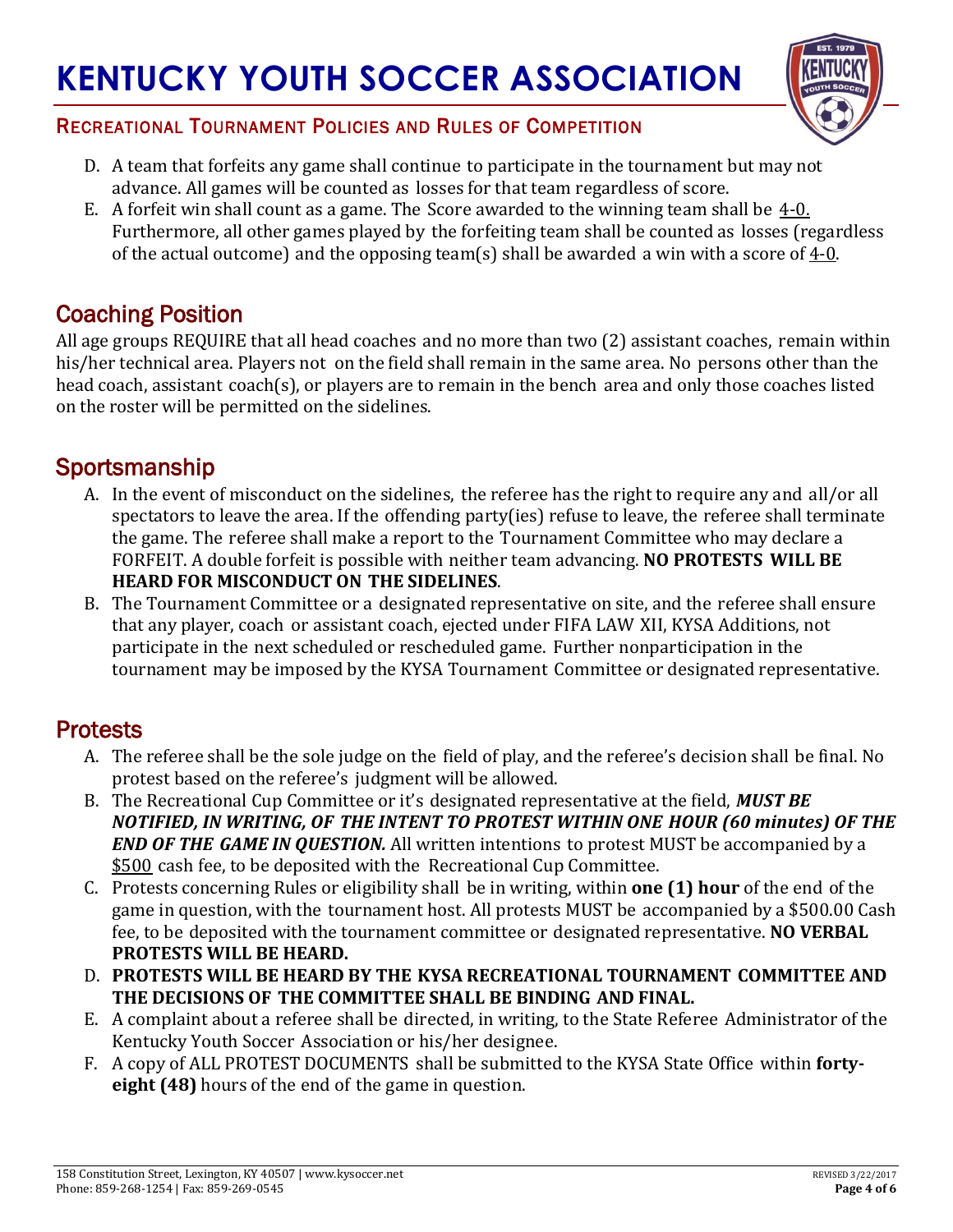

### RECREATIONAL TOURNAMENT POLICIES AND RULES OF COMPETITION

# Referee Reporting

- A. The referee shall report, in writing, to the tournament committee or designated representative on site, in addition to the final score, any and all reports of verbal or physical abuse to a referee or other official by a spectator, coach, or player, any disqualification, ejections, cautions, warnings, or a player, coach or spectator game suspensions, delays, terminations, cancellations, and serious injuries.
- B. The tournament committee or designated representative on site, and the referee, shall ensure that any player, coach or assistant coach, ejected under FIFA LAW XII, KYSA Additions, not participate in the next scheduled or rescheduled tournament game. Any coach ejected may not have contact of any kind with anyone affiliated with his/her team and must leave the playing facility for the remainder of the match.
- C. Any Player or Coach ejected from a match for violent conduct will receive a minimum 2 game suspension. The KYSA tournament Committee reserves the right to increase the suspension if necessary.

## Tie Games

- A. In round robin play, matches tied after regulation shall remain tied.
- B. Should semifinal, championship, or knockout matches remain tied after regulation time, OVERTIME PERIOD rules will apply to determine the winner.
- C. Note that overtime periods are Sudden Victory. If in "Knock Out" competition, the game is still tied after the OVERTIME PERIODS, FIFA Penalty Kick rules will apply to determine the winner.
- D. See FIFA Law VII- Duration of Game section for overtime period length.

## Scores and Standings

- A. Scoring Method. The standing of teams within brackets is based upon the number of points earned in qualifying games. Teams earn points as follows:
	- a. Three (3) points for a win (including forfeits)
	- b. One (1) point for a tie
	- c. Zero (0) points for a loss
- B. If teams have played a different number of games, an adjustment will be made to correct for the number of games played. For example, if one team played four games and another team played three games, all numbers would be multiplied by 75% for the team that played four games.
- C. Tie Breakers. In the event teams are tied on the basis of points earned, the team's placement will be determined in accordance with the following sequential criteria:
	- a. Winner of head to head competition (this criteria not used if more than two teams tied).
	- b. Goal spread (goals scored minus goals against) with a maximum of four (4) goals per game.
	- c. Fewest goals allowed.
	- d. Most "Shutout" victories.
	- e. Winner of most "Group Games."
	- f. Kicks from the penalty mark.(As set forth in the FIFA "Laws of the Game" under "Instructions Regarding The Taking of Kicks from the Penalty-Mark".)
- D. Championship, Group Winner and Wildcard Team Selection
	- a. Teams with most points.